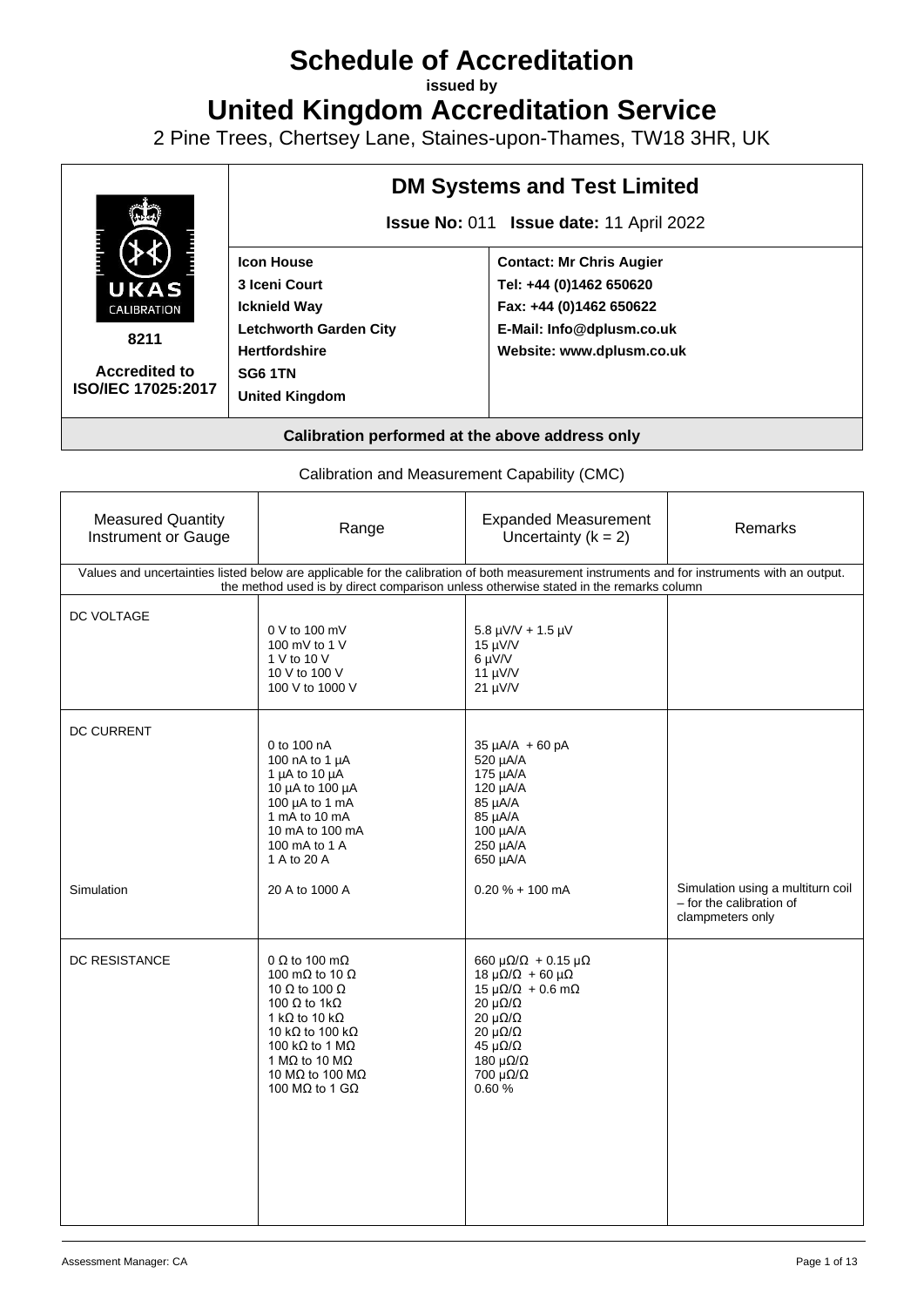|                                                                           | <b>Schedule of Accreditation</b><br>issued by<br><b>United Kingdom Accreditation Service</b><br>2 Pine Trees, Chertsey Lane, Staines-upon-Thames, TW18 3HR, UK<br><b>DM Systems and Test Limited</b><br>Issue No: 011 Issue date: 11 April 2022                                                                                                                                                                                                                                                                                                                                                                                                                                                                                                                           |                                                                                                                                                                                                                                                                                                                                                                                                                                                               |         |
|---------------------------------------------------------------------------|---------------------------------------------------------------------------------------------------------------------------------------------------------------------------------------------------------------------------------------------------------------------------------------------------------------------------------------------------------------------------------------------------------------------------------------------------------------------------------------------------------------------------------------------------------------------------------------------------------------------------------------------------------------------------------------------------------------------------------------------------------------------------|---------------------------------------------------------------------------------------------------------------------------------------------------------------------------------------------------------------------------------------------------------------------------------------------------------------------------------------------------------------------------------------------------------------------------------------------------------------|---------|
| UKAS<br>CALIBRATION<br>8211<br><b>Accredited to</b><br>ISO/IEC 17025:2017 |                                                                                                                                                                                                                                                                                                                                                                                                                                                                                                                                                                                                                                                                                                                                                                           |                                                                                                                                                                                                                                                                                                                                                                                                                                                               |         |
|                                                                           |                                                                                                                                                                                                                                                                                                                                                                                                                                                                                                                                                                                                                                                                                                                                                                           | Calibration performed at main address only                                                                                                                                                                                                                                                                                                                                                                                                                    |         |
| <b>Measured Quantity</b><br>Instrument or Gauge                           | Range                                                                                                                                                                                                                                                                                                                                                                                                                                                                                                                                                                                                                                                                                                                                                                     | <b>Expanded Measurement</b><br>Uncertainty $(k = 2)$                                                                                                                                                                                                                                                                                                                                                                                                          | Remarks |
| AC VOLTAGE<br>Generation only                                             | 1 Hz to 40 Hz<br>$3 \mu V$ to 10 mV<br>10 mV to 100 mV<br>100 mV to 1 V<br>1 V to 10 V<br>10 V to 100 V<br>100 V to 700 V<br>40 Hz to 1 kHz<br>1 $\mu$ V to 10 mV<br>10 mV to 100 mV<br>100 mV to 1 V<br>1 V to 10 V<br>10 V to 100 V<br>100 V to 700 V<br>1 kHz to 20 kHz<br>1 $\mu$ V to 10 mV<br>10 mV to 100 mV<br>100 mV to 1 V<br>1 V to 10 V<br>10 V to 100 V<br>100 V to 700 V<br>20 kHz to 100 kHz<br>1 $\mu$ V to 10 mV<br>10 mV to 100 mV<br>100 mV to 1 V<br>1 V to 10 V<br>10 V to 100 V<br>100 V to 700 V<br>100 kHz to 300 kHz<br>1 $\mu$ V to 10 mV<br>10 mV to 100 mV<br>100 mV to 1 V<br>1 V to 10 V<br>10 V to 100 V<br>300 kHz to 1 MHz<br>1 $\mu$ V to 100 mV<br>100 mV to 1 V<br>1 V to 10 V<br>10 V to 100 V<br>45 Hz to 10 kHz<br>700 V to 1020 V | 350 µV/V + 3.6 µV<br>550 µV/V<br>550 µV/V<br>550 µV/V<br>700 µV/V<br>930 µV/V<br>240 µV/V + 1.5 µV<br>320 µV/V<br>320 µV/V<br>320 µV/V<br>470 µV/V<br>700 µV/V<br>350 µV/V + 1.5 µV<br>400 µV/V<br>400 µV/V<br>400 µV/V<br>470 µV/V<br>930 µV/V<br>$0.58 \% + 1.5 \,\mu\text{V}$<br>0.12%<br>0.12%<br>0.12%<br>0.17%<br>0.37%<br>$4.6\% + 1.5 \,\mu\text{V}$<br>0.47%<br>0.47%<br>0.47%<br>0.58%<br>$1.2 % + 2.5 \mu V$<br>1.30 %<br>1.30 %<br>1.90%<br>0.24% |         |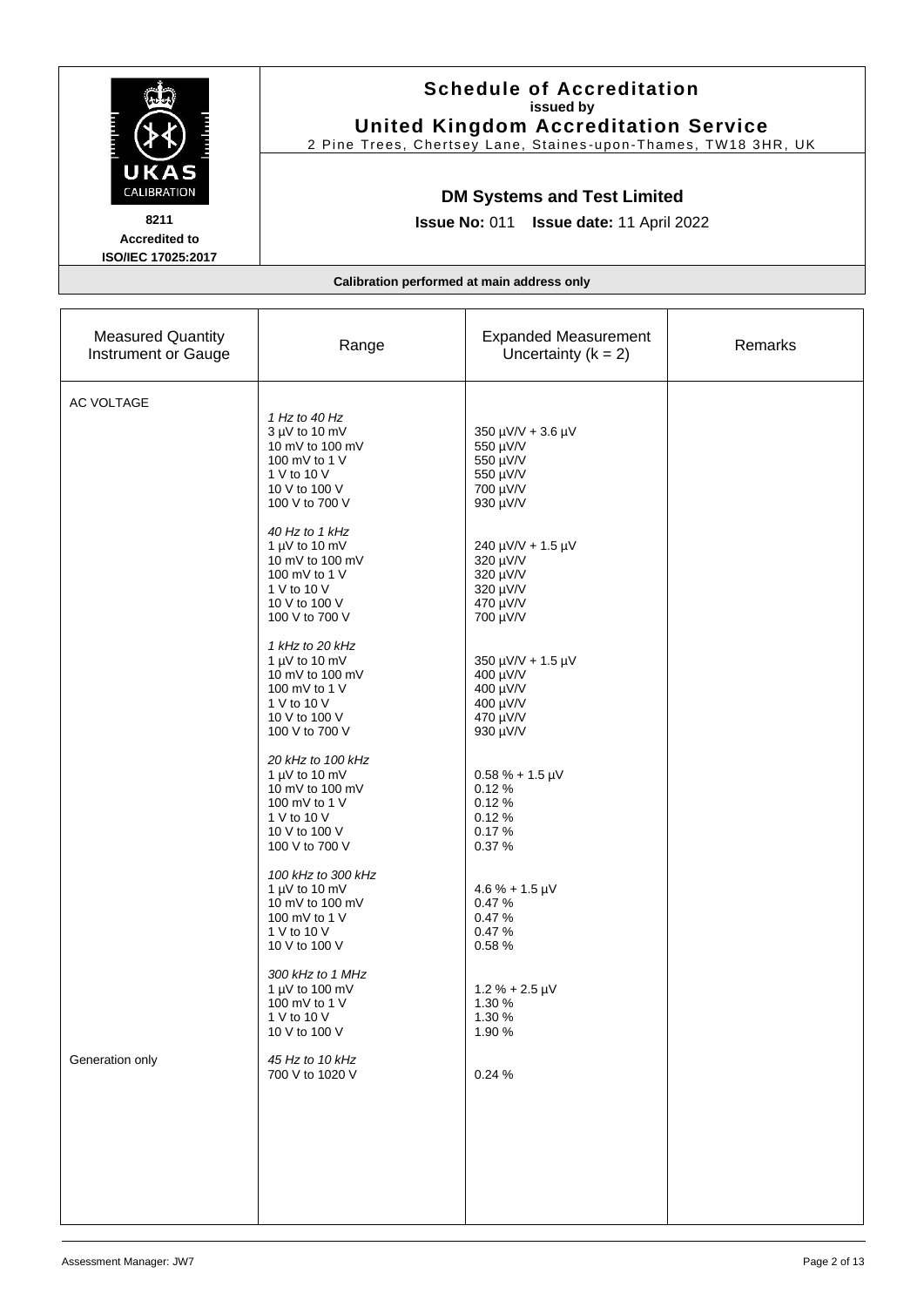|                                                                                  | <b>Schedule of Accreditation</b><br>issued by<br><b>United Kingdom Accreditation Service</b><br>2 Pine Trees, Chertsey Lane, Staines-upon-Thames, TW18 3HR, UK                                                                                                                                                                                                                                                                                                                                                                                                                                                                                                                                                                                                                                                                                                                                                |                                                                                                                                                                                                                                                                                                                                                                                                                                                                              |         |  |
|----------------------------------------------------------------------------------|---------------------------------------------------------------------------------------------------------------------------------------------------------------------------------------------------------------------------------------------------------------------------------------------------------------------------------------------------------------------------------------------------------------------------------------------------------------------------------------------------------------------------------------------------------------------------------------------------------------------------------------------------------------------------------------------------------------------------------------------------------------------------------------------------------------------------------------------------------------------------------------------------------------|------------------------------------------------------------------------------------------------------------------------------------------------------------------------------------------------------------------------------------------------------------------------------------------------------------------------------------------------------------------------------------------------------------------------------------------------------------------------------|---------|--|
| UKAS<br><b>CALIBRATION</b><br>8211<br><b>Accredited to</b><br>ISO/IEC 17025:2017 | <b>DM Systems and Test Limited</b><br>Issue No: 011 Issue date: 11 April 2022                                                                                                                                                                                                                                                                                                                                                                                                                                                                                                                                                                                                                                                                                                                                                                                                                                 |                                                                                                                                                                                                                                                                                                                                                                                                                                                                              |         |  |
|                                                                                  |                                                                                                                                                                                                                                                                                                                                                                                                                                                                                                                                                                                                                                                                                                                                                                                                                                                                                                               | Calibration performed at main address only                                                                                                                                                                                                                                                                                                                                                                                                                                   |         |  |
| <b>Measured Quantity</b><br>Instrument or Gauge                                  | Range                                                                                                                                                                                                                                                                                                                                                                                                                                                                                                                                                                                                                                                                                                                                                                                                                                                                                                         | <b>Expanded Measurement</b><br>Uncertainty $(k = 2)$                                                                                                                                                                                                                                                                                                                                                                                                                         | Remarks |  |
| <b>AC CURRENT</b>                                                                | 10 Hz to 20 Hz<br>0.01 µA to 100 µA<br>100 µA to 1 mA<br>1 mA to 10 mA<br>10 mA to 100 mA<br>100 mA to 1 A<br>20 Hz to 45 Hz<br>0.01 µA to 100 µA<br>100 µA to 1 mA<br>1 mA to 10 mA<br>10 mA to 100 mA<br>100 mA to 1 A<br>45 Hz to 100 Hz<br>0.01 µA to 100 µA<br>100 µA to 0.5 mA<br>0.5 mA to 1 mA<br>1 mA to 5 mA<br>5 mA to 10 mA<br>10 mA to 50 mA<br>50 mA to 100 mA<br>100 mA to 1 A<br>1 A to 20 A<br>100 Hz to 1 kHz<br>0.01 µA to 100 µA<br>100 µA to 0.5 mA<br>0.5 mA to 1 mA<br>1 mA to 5 mA<br>5 mA to 10 mA<br>10 mA to 50 mA<br>50 mA to 100 mA<br>100 mA to 1 A<br>1 A to 20 A<br>1 kHz to 5 kHz<br>0.01 µA to 100 µA<br>100 µA to 1 mA<br>1 mA to 10 mA<br>10 mA to 100 mA<br>100 mA to 1 A<br>5 kHz to 20 kHz<br>100 $\mu$ A to 1 mA<br>1 mA to 10 mA<br>10 mA to 100 mA<br>100 mA to 1 A<br>20 kHz to 50 kHz<br>100 $\mu$ A to 1 mA<br>1 mA to 10 mA<br>10 mA to 100 mA<br>100 mA to 1 A | $0.47% + 50$ nA<br>0.70%<br>0.70%<br>0.70%<br>0.70%<br>$0.18 \% + 50 nA$<br>0.41%<br>0.41%<br>0.41%<br>0.42%<br>700 µA/A + 50 nA<br>0.31%<br>0.13%<br>0.31%<br>0.12%<br>0.18%<br>0.12%<br>0.065 %<br>0.075%<br>700 µA/A + 50 nA<br>0.27%<br>0.088%<br>0.27%<br>0.082 %<br>0.27%<br>0.082 %<br>0.065 %<br>0.075%<br>700 µA/A + 50 nA<br>0.27%<br>0.27%<br>0.27%<br>0.35%<br>770 µA/A + 0.40 µA<br>0.31%<br>0.31%<br>0.58%<br>$0.47 \% + 0.60 \mu A$<br>0.93%<br>0.93%<br>1.6% |         |  |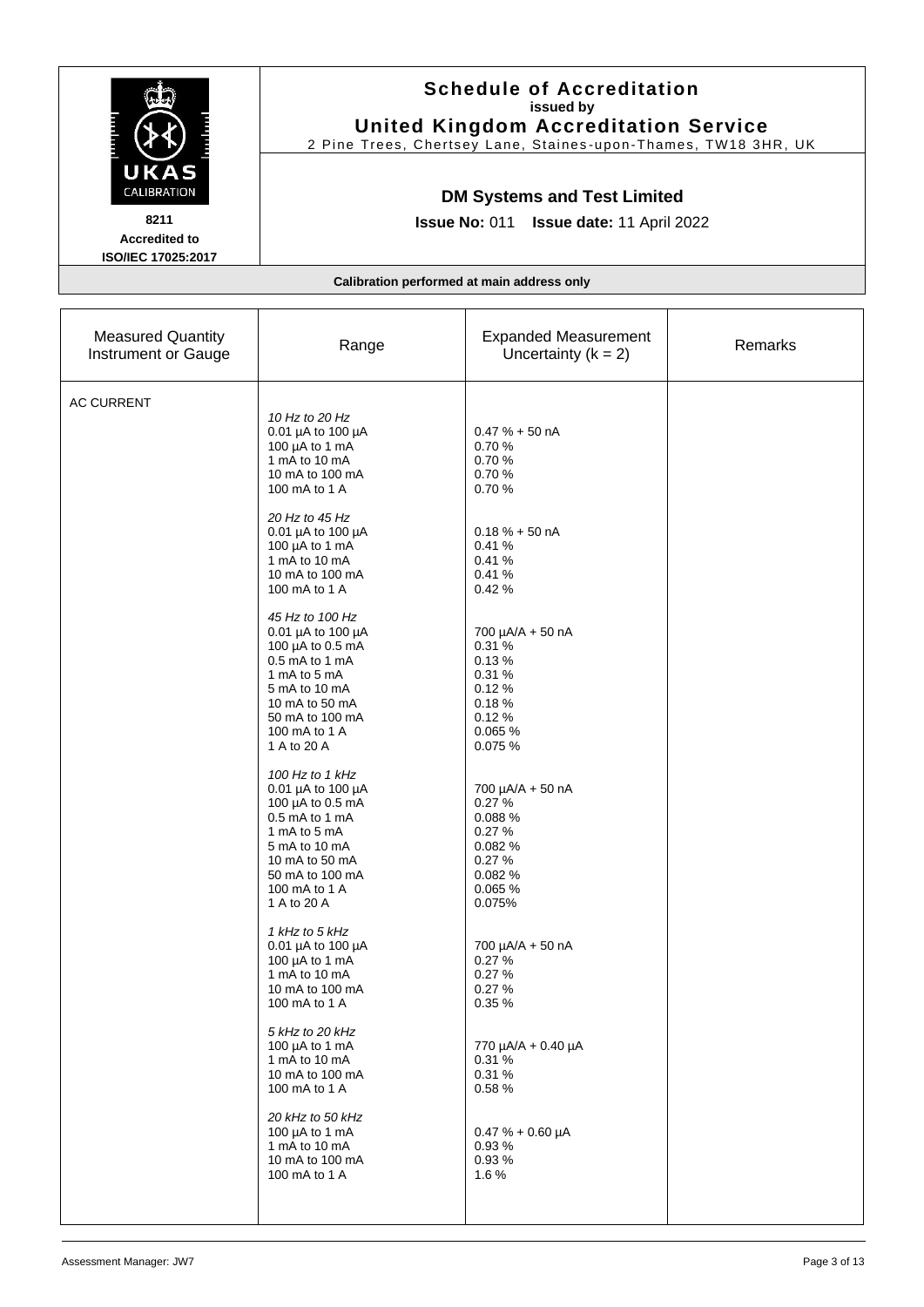|                                                                           | <b>Schedule of Accreditation</b><br>issued by<br><b>United Kingdom Accreditation Service</b><br>2 Pine Trees, Chertsey Lane, Staines-upon-Thames, TW18 3HR, UK<br><b>DM Systems and Test Limited</b><br><b>Issue No: 011</b><br>Issue date: 11 April 2022                                                |                                                                                                                                                                                    |                                                                                   |  |
|---------------------------------------------------------------------------|----------------------------------------------------------------------------------------------------------------------------------------------------------------------------------------------------------------------------------------------------------------------------------------------------------|------------------------------------------------------------------------------------------------------------------------------------------------------------------------------------|-----------------------------------------------------------------------------------|--|
| UKAS<br>CALIBRATION<br>8211<br><b>Accredited to</b><br>ISO/IEC 17025:2017 |                                                                                                                                                                                                                                                                                                          |                                                                                                                                                                                    |                                                                                   |  |
|                                                                           | Calibration performed at main address only                                                                                                                                                                                                                                                               |                                                                                                                                                                                    |                                                                                   |  |
| <b>Measured Quantity</b><br>Instrument or Gauge                           | Range                                                                                                                                                                                                                                                                                                    | <b>Expanded Measurement</b><br>Uncertainty $(k = 2)$                                                                                                                               | Remarks                                                                           |  |
| AC CURRENT (continued)                                                    | 50 kHz to 100 kHz<br>100 µA to 1 mA<br>1 mA to 10 mA<br>10 mA to 100 mA                                                                                                                                                                                                                                  | $0.64 \% + 1.8 \mu A$<br>2.4 %<br>2.4 %                                                                                                                                            |                                                                                   |  |
| Simulation                                                                | 45 Hz to 60 Hz<br>20 A to 500 A                                                                                                                                                                                                                                                                          | $0.50 \% + 100$ mA                                                                                                                                                                 | Simulation using a multiturn<br>coil - for the calibration of<br>clampmeters only |  |
| CAPACITANCE                                                               |                                                                                                                                                                                                                                                                                                          |                                                                                                                                                                                    |                                                                                   |  |
| Generation                                                                | DC, 50 Hz to 1 kHz<br>500 pF to 1.1 nF<br>1.1 nF to 3.3 nF<br>3.3 nF to 11 nF<br>11 nF to 33 nF<br>33 nF to 110 nF<br>110 nF to 330 nF<br>330 nF to 1.1 µF<br>1.1 µF to 3.3 µF<br>DC, 50 Hz to 400 Hz<br>3.3 µF to 11 µF<br>11 µF to 33 µF<br>DC, 50 Hz to 100 Hz<br>33 µF to 110 µF<br>110 µF to 330 µF | 2.9%<br>1.7%<br>0.94 %<br>1.4%<br>0.66%<br>0.61%<br>0.66%<br>0.73%<br>0.76%<br>0.79%<br>0.94%<br>1.2%                                                                              |                                                                                   |  |
| <b>FREQUENCY</b>                                                          | $0.1$ Hz to 1 Hz<br>1 Hz to 10 Hz<br>10 Hz to 100 Hz<br>100 Hz to 1 kHz<br>1 kHz to 10 kHz<br>10 kHz to 1 MHz<br>1 MHz to 10 GHz<br>10 GHz to 40 GHz<br>1 MHz and 10 MHz                                                                                                                                 | $1 \times 10 - 3$<br>$1 \times 10 - 4$<br>$1 \times 10 - 5$<br>$1 \times 10 - 6$<br>$2 \times 10 - 7$<br>$2 \times 10 - 8$<br>$2 \times 10 - 9$<br>$2 \times 10 - 10$<br>5 x 10-12 | Calibration of stable fixed value<br>oscillators.                                 |  |
| TIME INTERVAL                                                             | 1 s to 12 days                                                                                                                                                                                                                                                                                           | 40 nS                                                                                                                                                                              |                                                                                   |  |

 $\mathbf{r}$ 

 $\mathcal{L}_{\text{max}}$ 

Ė.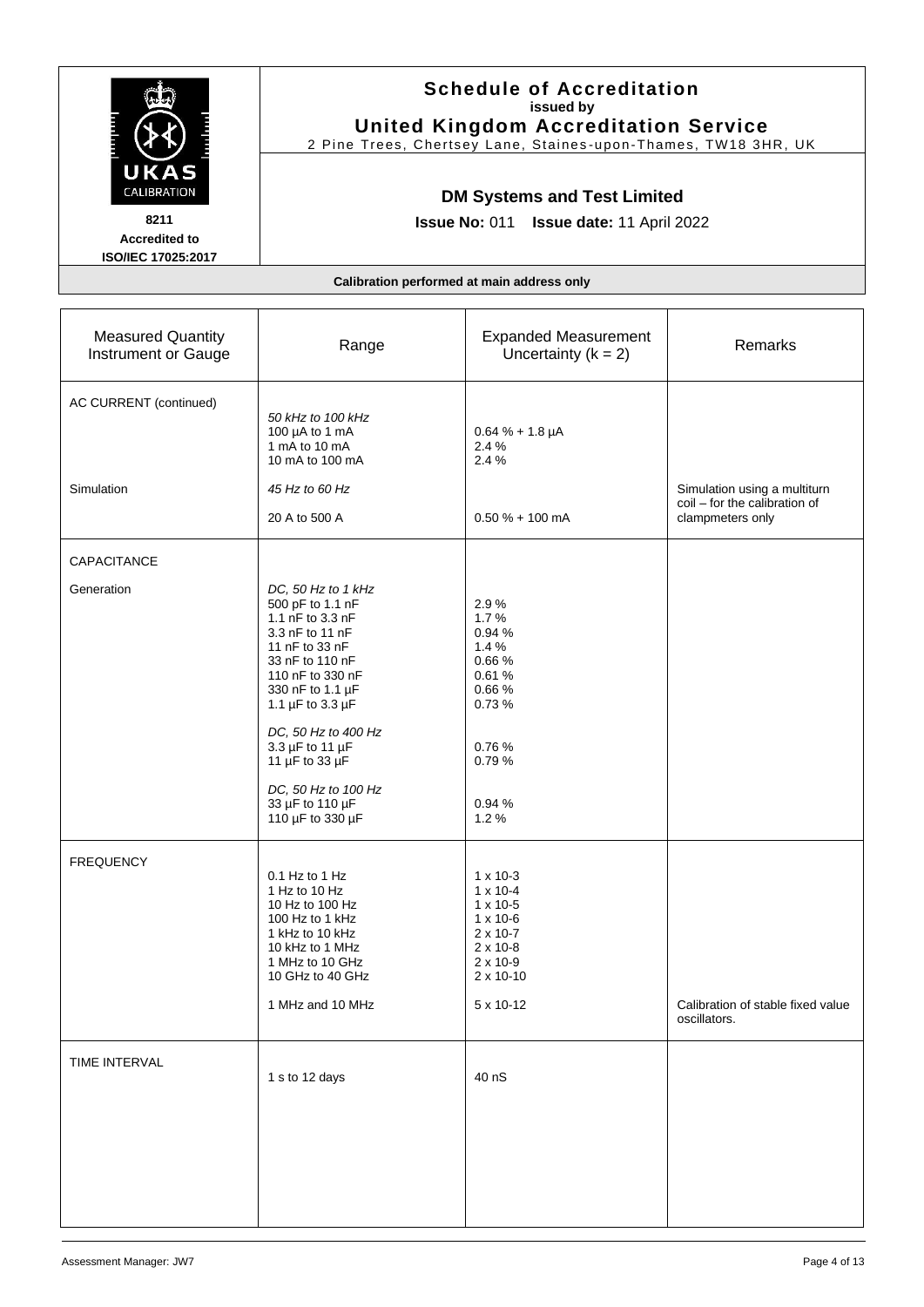|                                                                                  |                                                                                              | <b>Schedule of Accreditation</b><br>issued by<br><b>United Kingdom Accreditation Service</b><br>2 Pine Trees, Chertsey Lane, Staines-upon-Thames, TW18 3HR, UK |                                                              |  |
|----------------------------------------------------------------------------------|----------------------------------------------------------------------------------------------|----------------------------------------------------------------------------------------------------------------------------------------------------------------|--------------------------------------------------------------|--|
| UKAS<br><b>CALIBRATION</b><br>8211<br><b>Accredited to</b><br>ISO/IEC 17025:2017 | <b>DM Systems and Test Limited</b><br><b>Issue No: 011</b><br>Issue date: 11 April 2022      |                                                                                                                                                                |                                                              |  |
|                                                                                  | Calibration performed at main address only                                                   |                                                                                                                                                                |                                                              |  |
| <b>Measured Quantity</b><br>Instrument or Gauge                                  | Range                                                                                        | <b>Expanded Measurement</b><br>Uncertainty $(k = 2)$                                                                                                           | Remarks                                                      |  |
| <b>OSCILLOSCOPE</b><br><b>CHARACTERISTICS</b>                                    |                                                                                              |                                                                                                                                                                |                                                              |  |
| Vertical deflection as a<br>Voltage                                              | 0 to $25 \text{ mV}$<br>25 mV to 110 mV<br>110 mV to 2.2 V<br>2.2 V to 11 V<br>11 V to 130 V | 580 µV/V + 52 µV<br>0.25%<br>0.15%<br>800 µV/V<br>0.13%                                                                                                        | Into 1 $M\Omega$                                             |  |
|                                                                                  | 0 to $25 \text{ mV}$<br>25 mV to 110 mV<br>110 mV to 2.2 V<br>2.2 V to 6.6 V                 | $0.29 \% + 47 \mu V$<br>0.48%<br>0.35%<br>0.30%                                                                                                                | Into 50 $\Omega$                                             |  |
| Square wave peak to peak<br>Voltage                                              | 0 V to 25 mV<br>25 mV to 110 mV<br>110 mV to 2.2 V<br>2.2 V to 11 V<br>11 V to 130 V         | 580 µV/V + 52 µV<br>0.31%<br>0.19%<br>0.13%<br>0.16%                                                                                                           | Into 1 MΩ                                                    |  |
|                                                                                  | 0 to 25 mV<br>25 mV to 110 mV<br>110 mV to 2.2 V<br>2.2 V to 6.6 V                           | $0.29 \% + 53 \mu V$<br>0.48%<br>0.35%<br>0.30%                                                                                                                | Into 50 $\Omega$                                             |  |
| Level sine wave flatness<br>for bandwidth with respect<br>to set point value.    | 50 kHz to 100 MHz<br>50 kHz to 300 MHz<br>100 kHz to 2 GHz                                   | 2.5 %<br>3.0%<br>3.0%                                                                                                                                          | 3 dB point uncertainty<br>will be reported as a<br>frequency |  |
| Resistance                                                                       | 40 $\Omega$ to 60 $\Omega$<br>500 kΩ to 1.5 MΩ                                               | 0.12%<br>0.12%                                                                                                                                                 |                                                              |  |
| Capacitance                                                                      | 5 pF to 50 pF                                                                                | $0.90$ pF                                                                                                                                                      |                                                              |  |
| <b>Time Markers</b>                                                              | 2 ns to 20 ns<br>50 ns to 100 ns<br>100 ns to 1 s<br>$1s$ to $5s$                            | $4.0 \,\mu s/s$<br>$150 \,\mathrm{\upmu s/s}$<br>0.12%<br>0.59%                                                                                                |                                                              |  |
| Risetime                                                                         | 250 ps Nominal<br>1 kHz to 10 MHz<br>250 mV to 500 mV pp                                     | 100 ps                                                                                                                                                         |                                                              |  |
| ELECTRICAL SIMULATION                                                            |                                                                                              |                                                                                                                                                                |                                                              |  |
| <b>PRT</b> Indicators                                                            |                                                                                              |                                                                                                                                                                |                                                              |  |
| Resistance thermometer<br>(PT 100)                                               | 0 °C to 250 °C                                                                               | 0.42 °C                                                                                                                                                        |                                                              |  |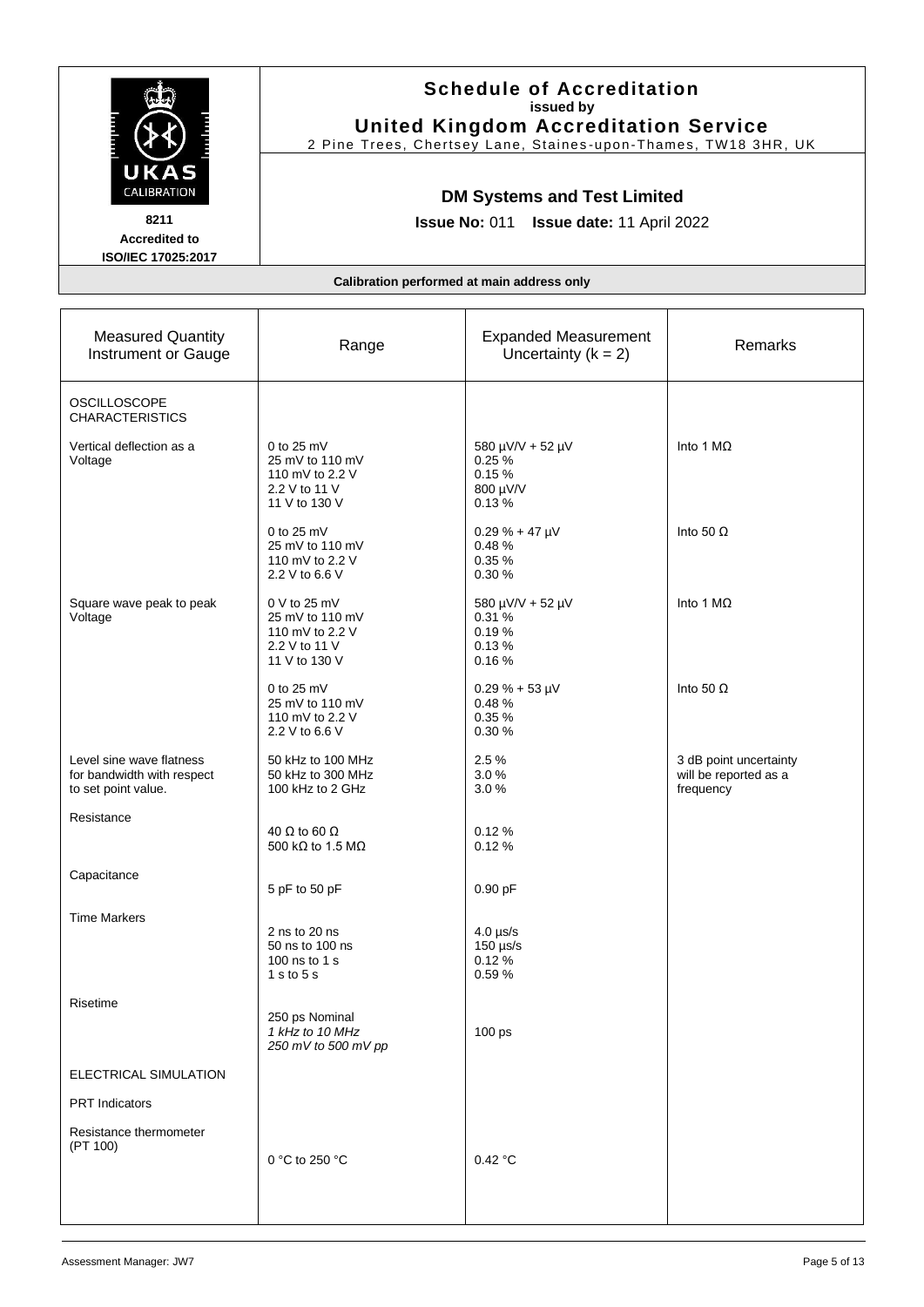|                                                                   | <b>Schedule of Accreditation</b><br>issued by<br><b>United Kingdom Accreditation Service</b><br>2 Pine Trees, Chertsey Lane, Staines-upon-Thames, TW18 3HR, UK |                                                      |         |
|-------------------------------------------------------------------|----------------------------------------------------------------------------------------------------------------------------------------------------------------|------------------------------------------------------|---------|
| CALIBRATION<br>8211<br><b>Accredited to</b><br>ISO/IEC 17025:2017 | <b>DM Systems and Test Limited</b><br>Issue No: 011 Issue date: 11 April 2022                                                                                  |                                                      |         |
|                                                                   | Calibration performed at main address only                                                                                                                     |                                                      |         |
| <b>Measured Quantity</b><br>Instrument or Gauge                   | Range                                                                                                                                                          | <b>Expanded Measurement</b><br>Uncertainty $(k = 2)$ | Remarks |
| TEMPERATURE INDICATORS<br>BY<br>ELECTRICAL SIMULATION             |                                                                                                                                                                |                                                      |         |
| Including Reference junction<br>compensation                      |                                                                                                                                                                |                                                      |         |
| Type K                                                            | -200 °C to -100 °C<br>-100 °C to -25 °C<br>-25 °C to 120 °C<br>120 °C to 1000 °C<br>1000 °C to 1372 °C                                                         | 0.42 °C<br>0.27 °C<br>0.25 °C<br>0.34 °C<br>0.49 °C  |         |
| Type J                                                            | -210 °C to -100 °C<br>-100 °C to -30 °C<br>-30 °C to 150 °C<br>150 °C to 760 °C<br>760 °C to 1200 °C                                                           | 0.36 °C<br>0.25 °C<br>0.23 °C<br>0.26 °C<br>0.31 °C  |         |
| Type E                                                            | -250 °C to -100 °C<br>-100 °C to -25 °C<br>-25 °C to 350 °C<br>350 °C to 650 °C<br>650 °C to 1000 °C                                                           | 0.61 °C<br>0.25 °C<br>0.23 °C<br>0.25 °C<br>0.29 °C  |         |
| Type B                                                            | 600 °C to 800 °C<br>800 °C to 1000 °C<br>1000 °C to 1550 °C<br>1550 °C to 1820 °C                                                                              | 0.58 °C<br>0.46 °C<br>0.41 °C<br>0.43 °C             |         |
| Type N                                                            | $-200$ °C to -100 °C<br>-100 °C to -25 °C<br>-25 °C to 120 °C<br>120 °C to 410 °C<br>410 °C to 1300 °C                                                         | 0.51 °C<br>0.31 °C<br>0.28 °C<br>0.27 °C<br>0.35 °C  |         |
| Type R                                                            | 0 °C to 250 °C<br>250 °C to 400 °C<br>400 °C to 1000 °C<br>1000 °C to 1767 °C                                                                                  | 0.72 °C<br>0.46 °C<br>0.43 °C<br>0.50 °C             |         |
| Type S                                                            | 0 °C to 250 °C<br>250 °C to 1000 °C<br>1000 °C to 1400 °C<br>1400 °C to 1767 °C                                                                                | 0.61 °C<br>0.47 °C<br>0.47 °C<br>0.57 °C             |         |
|                                                                   |                                                                                                                                                                |                                                      |         |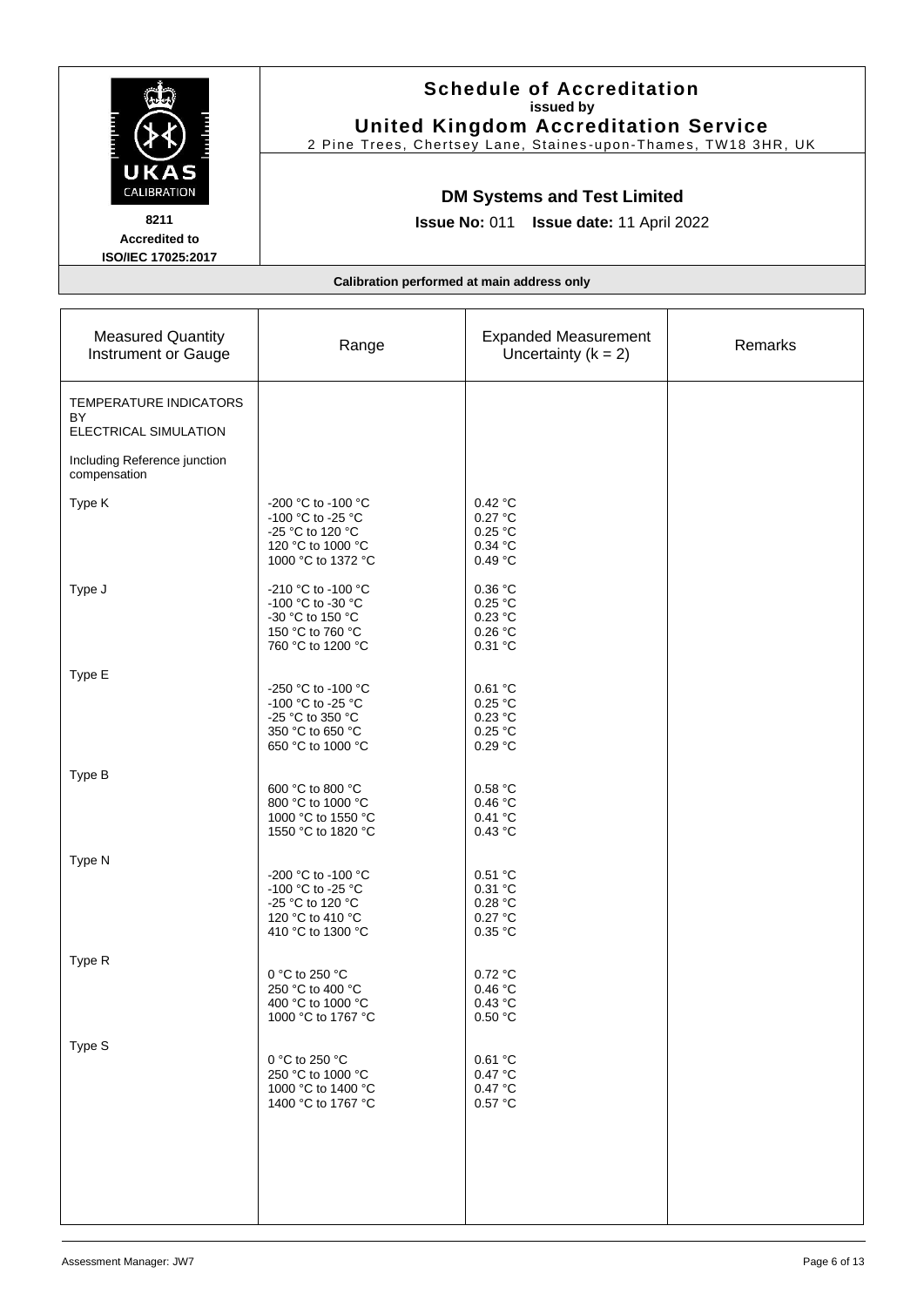|                                                                                                                                     |                                                                               | <b>Schedule of Accreditation</b><br>issued by<br><b>United Kingdom Accreditation Service</b><br>2 Pine Trees, Chertsey Lane, Staines-upon-Thames, TW18 3HR, UK |         |  |
|-------------------------------------------------------------------------------------------------------------------------------------|-------------------------------------------------------------------------------|----------------------------------------------------------------------------------------------------------------------------------------------------------------|---------|--|
| UKAS<br>CALIBRATION<br>8211<br><b>Accredited to</b><br>ISO/IEC 17025:2017                                                           | <b>DM Systems and Test Limited</b><br>Issue No: 011 Issue date: 11 April 2022 |                                                                                                                                                                |         |  |
|                                                                                                                                     | Calibration performed at main address only                                    |                                                                                                                                                                |         |  |
| <b>Measured Quantity</b><br>Instrument or Gauge                                                                                     | Range                                                                         | <b>Expanded Measurement</b><br>Uncertainty $(k = 2)$                                                                                                           | Remarks |  |
| TEMPERATURE INDICATORS<br>BY<br>ELECTRICAL SIMULATION<br>(continued)<br>Including Reference junction<br>compensation<br>(continued) |                                                                               |                                                                                                                                                                |         |  |
| Type T                                                                                                                              | -250 °C to -150 °C<br>-150 °C to 0 °C<br>0 °C to 120 °C<br>120 °C to 400 °C   | 0.77 °C<br>0.33 °C<br>$0.25\ \mathrm{^\circ C}$<br>0.23 °C                                                                                                     |         |  |
| Excluding reference junction<br>compensation                                                                                        |                                                                               |                                                                                                                                                                |         |  |
| Type K                                                                                                                              | -200 °C to -150 °C<br>-150 °C to -100 °C<br>-100 °C to 1370 °C                | 0.16 °C<br>0.12 °C<br>0.10 °C                                                                                                                                  |         |  |
| Type J                                                                                                                              | -200 °C to -150 °C<br>-150 °C to -100 °C<br>-100 °C to 1200 °C                | 0.12 °C<br>0.10 °C<br>0.090 °C                                                                                                                                 |         |  |
| Type T                                                                                                                              | -250 °C to -200 °C<br>-200 °C to -100 °C<br>-100 °C to 400 °C                 | 0.36 °C<br>0.15 °C<br>0.11 °C                                                                                                                                  |         |  |
| Type N                                                                                                                              | -250 °C to -200 °C<br>-200 °C to -100 °C<br>-100 °C to 1300 °C                | 0.77 °C<br>0.24 °C<br>0.13 °C                                                                                                                                  |         |  |
| Type E                                                                                                                              | -250 °C to -200 °C<br>-200 °C to -100 °C<br>-100 °C to 1300 °C                | 0.24 °C<br>0.11 °C<br>0.080 °C                                                                                                                                 |         |  |
| Type B                                                                                                                              | 300 °C to 500 °C<br>500 °C to 1000 °C<br>1000 °C to 1820 °C                   | 0.76 °C<br>0.46 °C<br>0.26 °C                                                                                                                                  |         |  |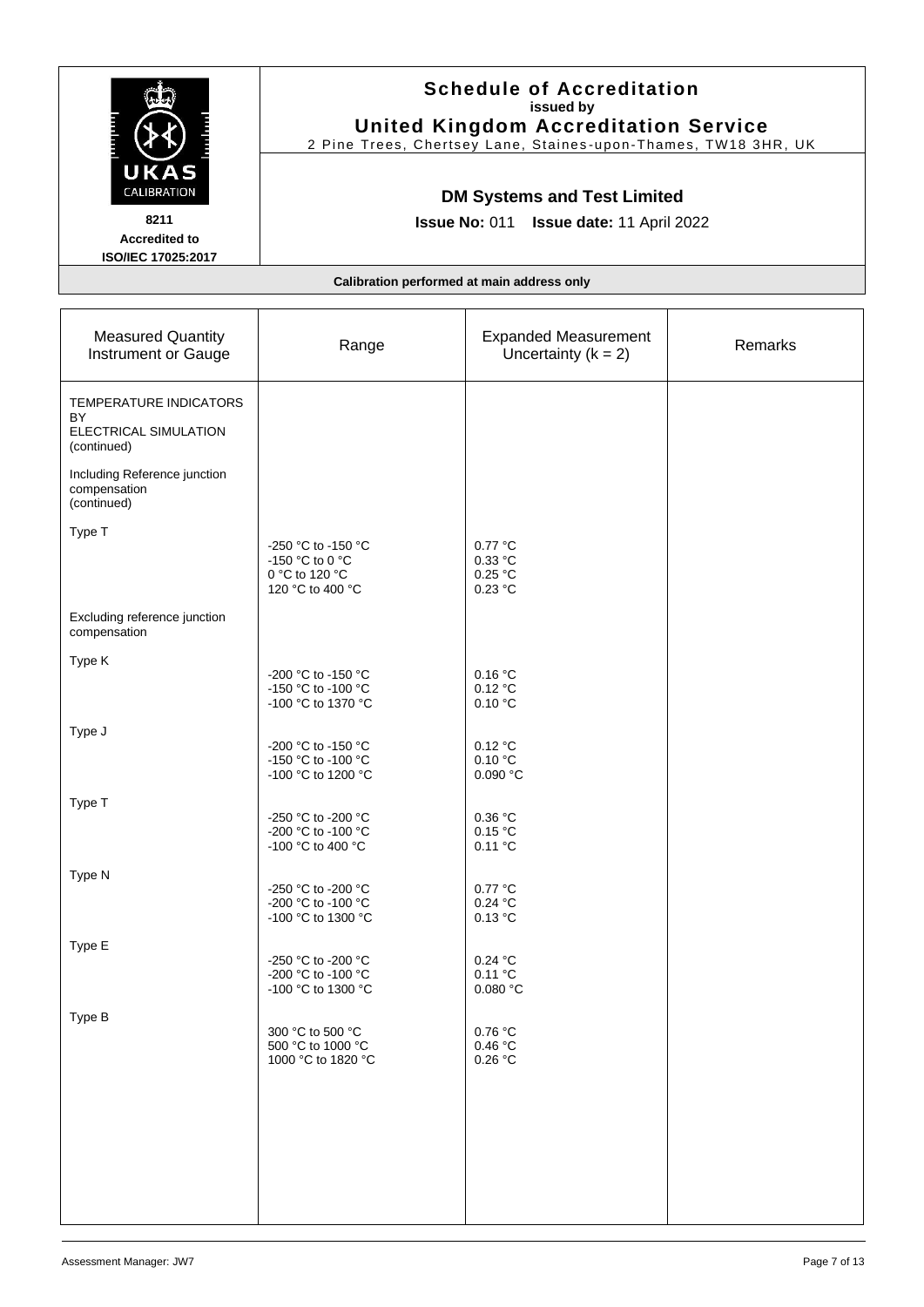|                                                                                                             | <b>Schedule of Accreditation</b><br>issued by<br><b>United Kingdom Accreditation Service</b><br>2 Pine Trees, Chertsey Lane, Staines-upon-Thames, TW18 3HR, UK |                                                      |                                         |  |
|-------------------------------------------------------------------------------------------------------------|----------------------------------------------------------------------------------------------------------------------------------------------------------------|------------------------------------------------------|-----------------------------------------|--|
| UKAS<br>CALIBRATION<br>8211<br><b>Accredited to</b><br>ISO/IEC 17025:2017                                   | <b>DM Systems and Test Limited</b><br>Issue No: 011 Issue date: 11 April 2022                                                                                  |                                                      |                                         |  |
|                                                                                                             | Calibration performed at main address only                                                                                                                     |                                                      |                                         |  |
| <b>Measured Quantity</b><br>Instrument or Gauge                                                             | Range                                                                                                                                                          | <b>Expanded Measurement</b><br>Uncertainty $(k = 2)$ | Remarks                                 |  |
| TEMPERATURE INDICATORS<br>BY<br>ELECTRICAL SIMULATION<br>(continued)<br><b>Excluding Reference junction</b> |                                                                                                                                                                |                                                      |                                         |  |
| compensation<br>(continued)<br>Type R                                                                       | -50 °C to 100 °C<br>100 °C to 300 °C                                                                                                                           | 0.62 °C<br>0.32 °C                                   |                                         |  |
| Type S                                                                                                      | 300 °C to 1768 °C<br>-50 °C to 100 °C<br>100 °C to 300 °C<br>300 °C to 1768 °C                                                                                 | 0.25 °C<br>0.59 °C<br>0.32 °C<br>0.26 °C             |                                         |  |
| Measurement of ambient in<br>support of temperature<br>simulation                                           | 18 °C to 30 °C                                                                                                                                                 | 0.10 °C                                              |                                         |  |
| <b>RF ELECTRICAL</b><br><b>MEASUREMENTS</b><br><b>RF Power</b>                                              |                                                                                                                                                                |                                                      |                                         |  |
| 1 mW reference<br>Flatness at nominal 1 mW                                                                  | $1 \text{ mW}$<br>50 MHz                                                                                                                                       | 0.30%                                                | For outputs with a VRC of up to<br>0.05 |  |
| (0.8 mW to 1.2 mW)                                                                                          | 100 kHz to 50 MHz<br>50 MHz to 5 GHz<br>5 GHz to 15 GHz<br>15 GHz to 18 GHz                                                                                    | 0.95%<br>1.0%<br>1.1%<br>1.3%                        |                                         |  |
| <b>RF Power</b>                                                                                             | 100 KHz to 10 MHz<br>0.01 mW to 0.12 mW<br>0.12 mW to 0.8 mW<br>1.2 mW to 10 mW<br>10 mW to 100 mW                                                             | 1.6%<br>1.2%<br>1.6%<br>4.3%                         |                                         |  |
|                                                                                                             | 10 MHz to 18 GHz<br>0.01 $\mu$ W to 1.2 $\mu$ W<br>1.2 $\mu$ W to 10 $\mu$ W<br>0.01 mW to 0.12 mW<br>0.12 mW to 0.8 mW<br>1.2 mW to 10 mW<br>10 mW to 100 mW  | 2.9%<br>4.9%<br>1.8%<br>1.5%<br>1.8%<br>4.4%         |                                         |  |
|                                                                                                             |                                                                                                                                                                |                                                      |                                         |  |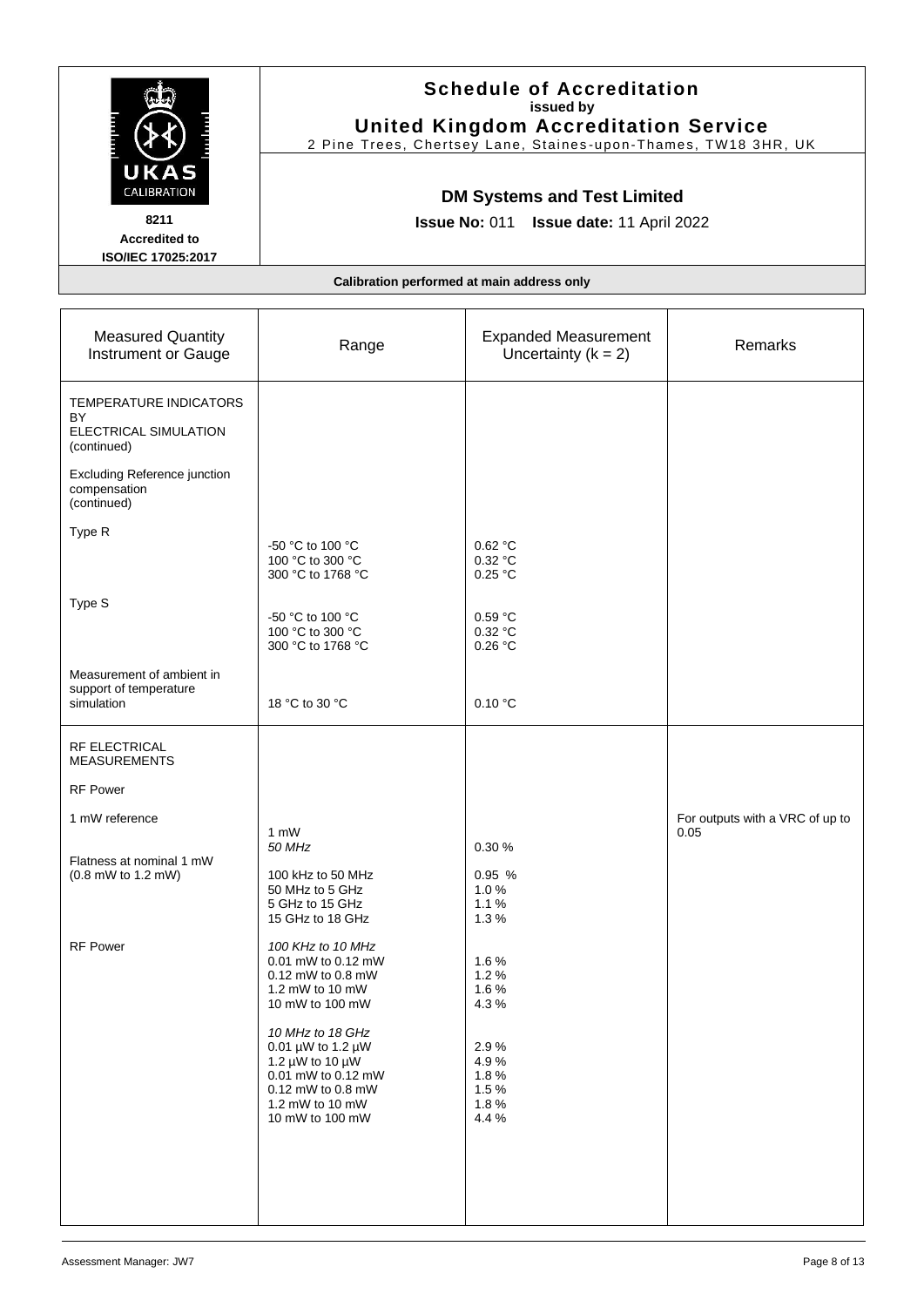|                                                                           | <b>United Kingdom Accreditation Service</b><br>2 Pine Trees, Chertsey Lane, Staines-upon-Thames, TW18 3HR, UK<br><b>DM Systems and Test Limited</b><br><b>Issue No: 011</b><br>Issue date: 11 April 2022                                                                                                                                                    |                                                                                                                                                                                                                                                                      |                                                                                                                                                   |
|---------------------------------------------------------------------------|-------------------------------------------------------------------------------------------------------------------------------------------------------------------------------------------------------------------------------------------------------------------------------------------------------------------------------------------------------------|----------------------------------------------------------------------------------------------------------------------------------------------------------------------------------------------------------------------------------------------------------------------|---------------------------------------------------------------------------------------------------------------------------------------------------|
| UKAS<br>CALIBRATION<br>8211<br><b>Accredited to</b><br>ISO/IEC 17025:2017 |                                                                                                                                                                                                                                                                                                                                                             |                                                                                                                                                                                                                                                                      |                                                                                                                                                   |
|                                                                           | Calibration performed at main address only                                                                                                                                                                                                                                                                                                                  |                                                                                                                                                                                                                                                                      |                                                                                                                                                   |
| <b>Measured Quantity</b><br>Instrument or Gauge                           | Range                                                                                                                                                                                                                                                                                                                                                       | <b>Expanded Measurement</b><br>Uncertainty $(k = 2)$                                                                                                                                                                                                                 | Remarks                                                                                                                                           |
| <b>RF ELECTRICAL</b><br>MEASUREMENTS (continued)                          |                                                                                                                                                                                                                                                                                                                                                             |                                                                                                                                                                                                                                                                      |                                                                                                                                                   |
| Calibration factor<br>Nominal 1 mW                                        | $0.1$ MHz<br>0.3 MHz<br>$0.5$ MHz<br>1 MHz<br>3 MHz<br>5 MHz<br>10 MHz<br>30 MHz<br>0.1 GHz<br>$0.3$ GHz<br>$0.5$ GHz<br>1.0 GHz<br>1.5 GHz<br>2.0 GHz<br>3.0 GHz<br>4.0 GHz<br>5.0 GHz<br>6.0 GHz<br>7.0 GHz<br>8.0 GHz<br>9.0 GHz<br>10.0 GHz<br>11.0 GHz<br>12.0 GHz<br>12.4 GHz<br>13.0 GHz<br>14.0 GHz<br>15.0 GHz<br>16.0 GHz<br>17.0 GHz<br>18.0 GHz | 0.90%<br>0.85%<br>0.85%<br>0.85%<br>0.85%<br>0.85%<br>0.85%<br>0.85%<br>0.85%<br>0.85%<br>0.85%<br>0.85%<br>0.85%<br>0.85%<br>0.85%<br>0.90%<br>1.1%<br>1.0%<br>1.1%<br>1.1%<br>1.3%<br>1.5%<br>1.5%<br>1.3%<br>1.3%<br>1.2%<br>1.2%<br>1.2%<br>1.1%<br>1.2%<br>1.3% | N type Male connectors with a<br>VRC of less than 0.01 sensors<br>with other connector types can<br>be calibrated but at larger<br>uncertainties. |
| <b>MODULATION</b><br>Carrier 10 MHz to 1.3 GHz<br>Amplitude modulation    |                                                                                                                                                                                                                                                                                                                                                             |                                                                                                                                                                                                                                                                      |                                                                                                                                                   |
| Rate 50 Hz to 50 kHz                                                      |                                                                                                                                                                                                                                                                                                                                                             |                                                                                                                                                                                                                                                                      |                                                                                                                                                   |
| <b>Modulation Factor</b>                                                  | 0.05 to 0.10<br>0.10 to 0.40<br>0.40 to 0.60<br>0.60 to 0.99                                                                                                                                                                                                                                                                                                | 0.0020<br>0.0050<br>0.0075<br>0.012                                                                                                                                                                                                                                  |                                                                                                                                                   |
| Frequency modulation<br>Rate 50 Hz to 100 kHz                             |                                                                                                                                                                                                                                                                                                                                                             |                                                                                                                                                                                                                                                                      |                                                                                                                                                   |
| Deviation                                                                 | 1 kHz to 400 kHz                                                                                                                                                                                                                                                                                                                                            | 1.2%                                                                                                                                                                                                                                                                 |                                                                                                                                                   |

**Schedule of Accreditation issued by**

 $\mathbb{Z}$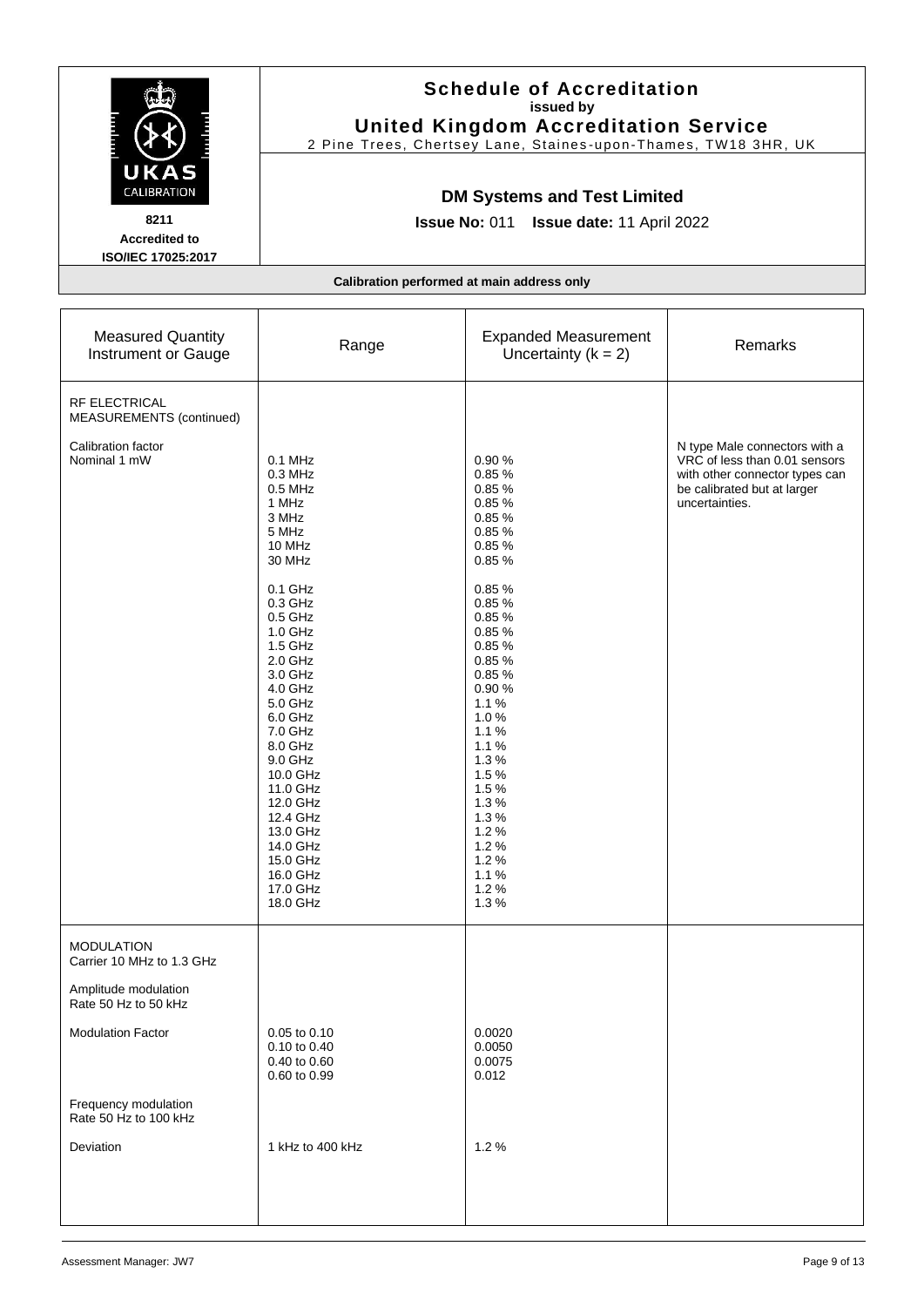|                                                                     | <b>Schedule of Accreditation</b><br>issued by<br><b>United Kingdom Accreditation Service</b><br>2 Pine Trees, Chertsey Lane, Staines-upon-Thames, TW18 3HR, UK<br><b>DM Systems and Test Limited</b><br>Issue No: 011 Issue date: 11 April 2022                                                                                                                                                                                                                                                                                       |                                                                                                                                                                                                                                                                            |         |
|---------------------------------------------------------------------|---------------------------------------------------------------------------------------------------------------------------------------------------------------------------------------------------------------------------------------------------------------------------------------------------------------------------------------------------------------------------------------------------------------------------------------------------------------------------------------------------------------------------------------|----------------------------------------------------------------------------------------------------------------------------------------------------------------------------------------------------------------------------------------------------------------------------|---------|
| UKAS<br>CALIBRATION<br>8211<br><b>Accredited to</b>                 |                                                                                                                                                                                                                                                                                                                                                                                                                                                                                                                                       |                                                                                                                                                                                                                                                                            |         |
| ISO/IEC 17025:2017                                                  | Calibration performed at main address only                                                                                                                                                                                                                                                                                                                                                                                                                                                                                            |                                                                                                                                                                                                                                                                            |         |
| <b>Measured Quantity</b><br>Instrument or Gauge                     | Range                                                                                                                                                                                                                                                                                                                                                                                                                                                                                                                                 | <b>Expanded Measurement</b><br>Uncertainty $(k = 2)$                                                                                                                                                                                                                       | Remarks |
| MODULATION (continued)<br>Phase modulation<br>Rate 200 Hz to 20 kHz |                                                                                                                                                                                                                                                                                                                                                                                                                                                                                                                                       |                                                                                                                                                                                                                                                                            |         |
| Deviation                                                           | 0.4 rad to 4 rad<br>4 rad to 400 rad                                                                                                                                                                                                                                                                                                                                                                                                                                                                                                  | 3.7%<br>3.5%                                                                                                                                                                                                                                                               |         |
| <b>VOLTAGE REFLECTION</b><br><b>COEFFICIENT</b>                     | 300 kHz to 3 GHz<br>0 to 0.1<br>0.1 to 0.2<br>0.2 to 0.3<br>0.3 to 0.4<br>0.4 to 0.5<br>0.5 to 0.6<br>0.6 to 0.7<br>0.7 to 0.8<br>0.8 to 0.9<br>0.9 to 1.0<br>3 GHz to 8 GHz<br>0 to 0.1<br>$0.1$ to $0.2$<br>$0.2$ to $0.3$<br>0.3 to 0.4<br>0.4 to 0.5<br>0.5 to 0.6<br>0.6 to 0.7<br>0.7 to 0.8<br>0.8 to 0.9<br>0.9 to 1.0<br>8 GHz to 18 GHz<br>$0$ dB to $0.1$<br>0.1 dB to 0.2<br>0.2 dB to 0.3<br>$0.3$ dB to $0.4$<br>0.4 dB to 0.5<br>$0.5$ dB to $0.6$<br>0.6 dB to 0.7<br>0.7 dB to 0.8<br>0.8 dB to 0.9<br>0.9 dB to 1.0 | 0.010<br>0.011<br>0.012<br>0.014<br>0.016<br>0.019<br>0.023<br>0.026<br>0.031<br>0.036<br>0.015<br>0.016<br>0.017<br>0.019<br>0.021<br>0.024<br>0.027<br>0.031<br>0.035<br>0.040<br>0.015<br>0.016<br>0.018<br>0.021<br>0.025<br>0.029<br>0.034<br>0.040<br>0.047<br>0.054 |         |

.<br>Note

 $\blacksquare$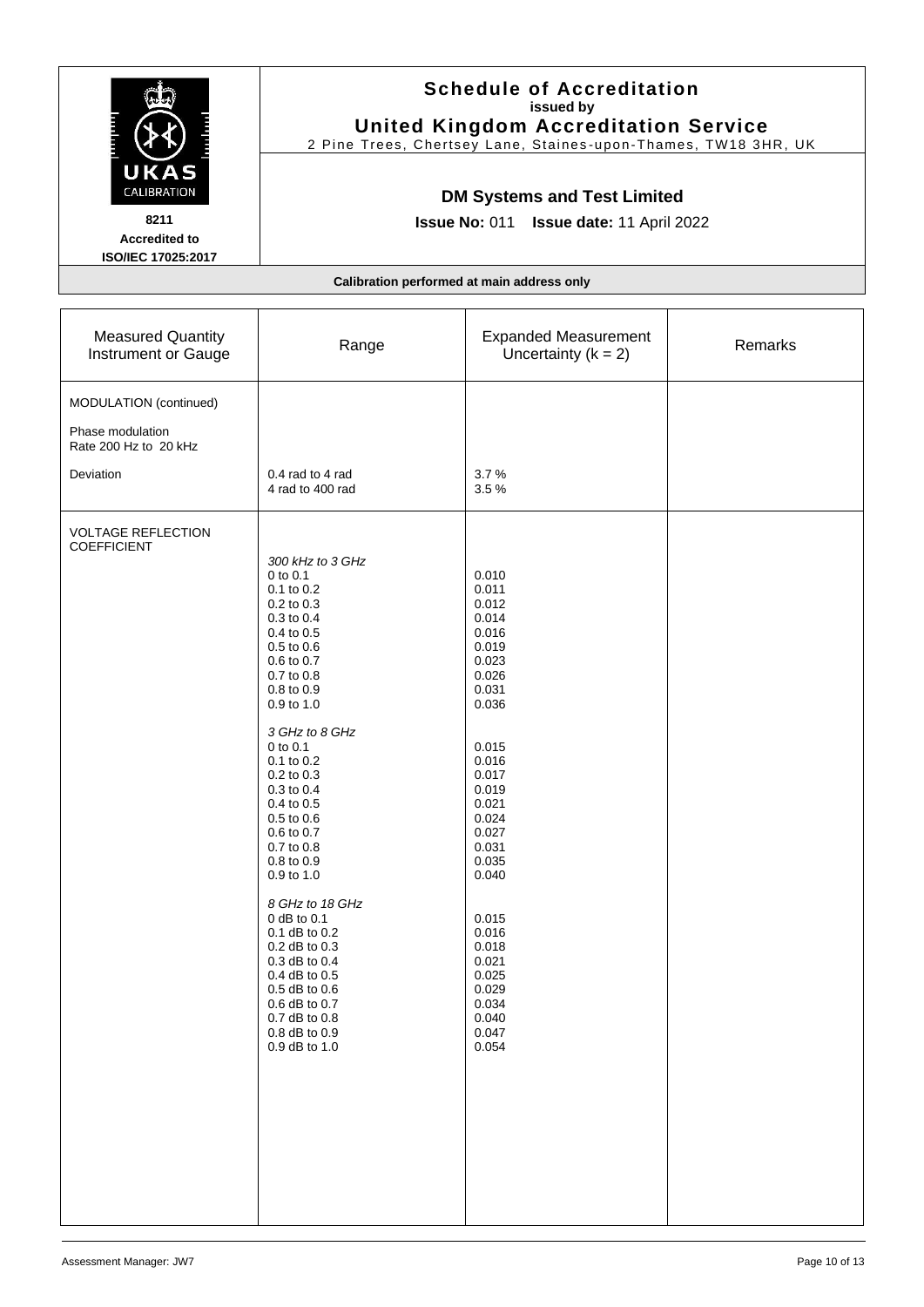|                                                                           | <b>Schedule of Accreditation</b><br>issued by<br><b>United Kingdom Accreditation Service</b><br>2 Pine Trees, Chertsey Lane, Staines-upon-Thames, TW18 3HR, UK |                                                                               |               |
|---------------------------------------------------------------------------|----------------------------------------------------------------------------------------------------------------------------------------------------------------|-------------------------------------------------------------------------------|---------------|
| UKAS<br>CALIBRATION<br>8211<br><b>Accredited to</b><br>ISO/IEC 17025:2017 |                                                                                                                                                                | <b>DM Systems and Test Limited</b><br>Issue No: 011 Issue date: 11 April 2022 |               |
|                                                                           |                                                                                                                                                                | Calibration performed at main address only                                    |               |
| <b>Measured Quantity</b><br>Instrument or Gauge                           | Range                                                                                                                                                          | <b>Expanded Measurement</b><br>Uncertainty $(k = 2)$                          | Remarks       |
| <b>ATTENUATION</b>                                                        | 300 kHz to 3 GHz<br>$0$ dB to 20 dB<br>20 dB to 40 dB<br>40 dB to 60 dB<br>60 dB to 70 dB                                                                      | $0.080$ dB<br>$0.080$ dB<br>0.13 dB<br>0.33 dB                                | System A      |
|                                                                           | 2.5 MHz to 1.3 GHz<br>$0$ dB to 10 dB<br>10 dB to 40 dB<br>40 dB to 80 dB<br>80 dB to 110 dB                                                                   | $0.060$ dB<br>$0.080$ dB<br>$0.080$ dB<br>$0.080$ dB                          | System B      |
|                                                                           | 1.3 GHz to 8 GHz<br>0 dB to 10 dB<br>10 dB to 40 dB<br>40 dB to 95 dB<br>95 dB to 100 dB                                                                       | 0.17dB<br>0.13 dB<br>0.13 dB<br>$0.25$ dB                                     |               |
|                                                                           | 8 GHz to 18 GHz<br>$0$ dB to 10 dB<br>10 dB to 40 dB<br>40 dB to 90 dB<br>90 dB to 100 dB                                                                      | 0.24dB<br>0.17dB<br>0.17dB<br>0.27dB                                          |               |
| Impedance and Voltage division<br>factor (LISNs and CDNs)                 |                                                                                                                                                                |                                                                               |               |
| <b>IMPEDANCE</b><br>$3 \Omega$ to 250 $\Omega$                            | 9 kHz to 100 kHz<br>100 kHz to 10 MHz<br>10 MHz to 100 MHz<br>100 MHz to 230 MHz<br>230 MHz to 400 MHz                                                         | 2.5%<br>2.5%<br>3.5%<br>4.5%<br>8.5%                                          |               |
| <b>IMPEDANCE PHASE</b><br>$3 \Omega$ to 100 $\Omega$                      | 9 kHz to 100 kHz<br>100 kHz to 10 MHz<br>10 MHz to 100 MHz                                                                                                     | 0.46 <sup>0</sup><br>0.48 <sup>0</sup><br>1.6 <sup>0</sup>                    |               |
| <b>INSERTION LOSS / VDF</b>                                               |                                                                                                                                                                |                                                                               |               |
| $0$ dB to 40 dB                                                           | 9 kHz to 100 kHz<br>100 kHz to 10 MHz<br>10 MHz to 100 MHz<br>100 MHz to 200 MHz<br>200 MHz to 400 MHz                                                         | 0.10dB<br>$0.20$ dB<br>$0.30$ dB<br>$0.50$ dB<br>$0.70$ dB                    |               |
| 40 dB to 60 dB                                                            | 9 kHz to 100 kHz<br>100 kHz to 10 MHz<br>10 MHz to 100 MHz<br>100 MHz to 200 MHz<br>200 MHz to 400 MHz                                                         | $0.50$ dB<br>$0.50$ dB<br>$0.60$ dB<br>$0.70$ dB<br>$0.80$ dB                 |               |
| Assessment Manager: JW7                                                   |                                                                                                                                                                |                                                                               | Page 11 of 13 |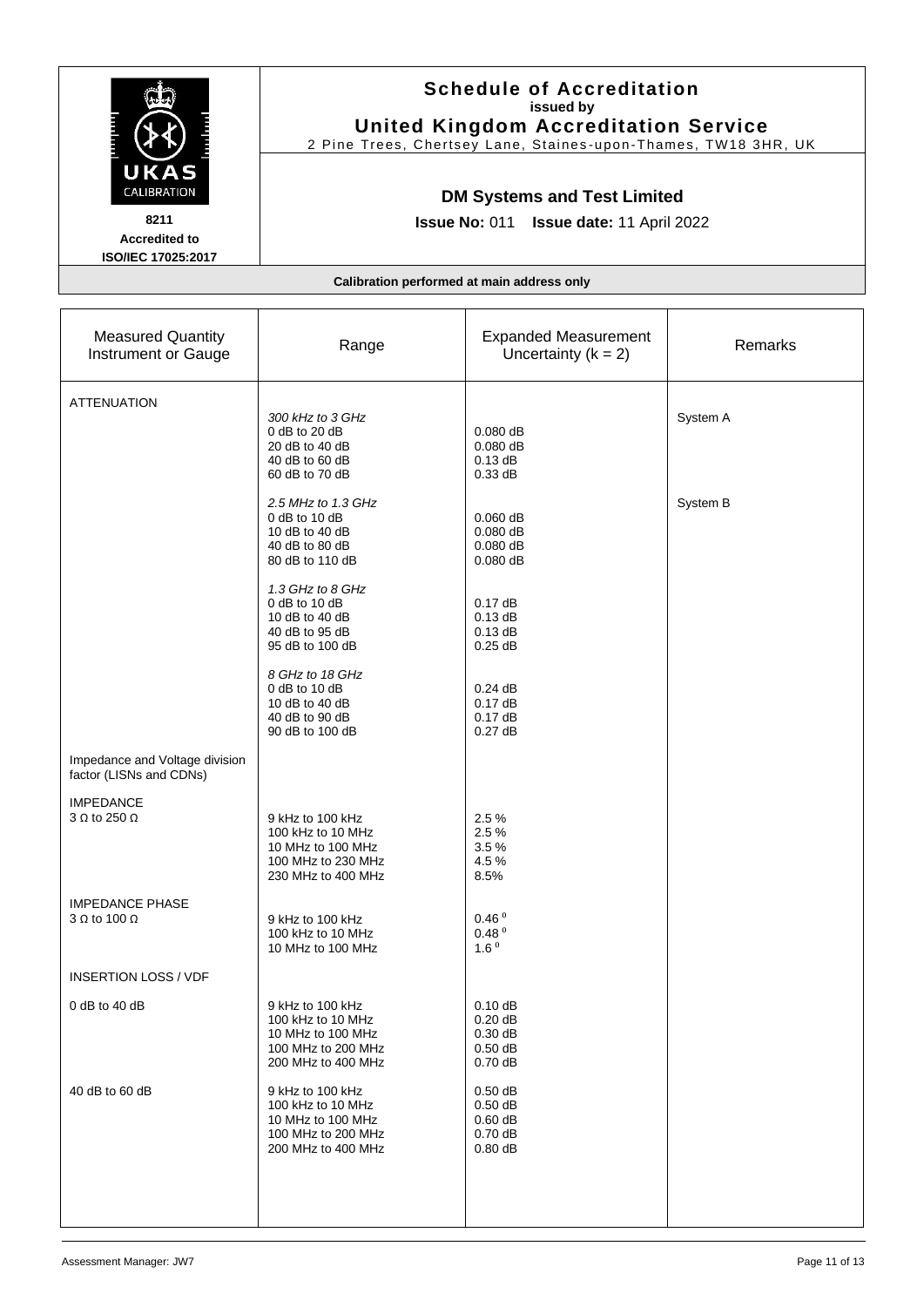| UKAS<br><b>CALIBRATION</b><br>8211<br><b>Accredited to</b><br>ISO/IEC 17025:2017 | <b>Schedule of Accreditation</b><br>issued by<br><b>United Kingdom Accreditation Service</b><br>2 Pine Trees, Chertsey Lane, Staines-upon-Thames, TW18 3HR, UK<br><b>DM Systems and Test Limited</b><br>Issue No: 011 Issue date: 11 April 2022 |                                                                     |         |
|----------------------------------------------------------------------------------|-------------------------------------------------------------------------------------------------------------------------------------------------------------------------------------------------------------------------------------------------|---------------------------------------------------------------------|---------|
|                                                                                  |                                                                                                                                                                                                                                                 | Calibration performed at main address only                          |         |
| <b>Measured Quantity</b><br>Instrument or Gauge                                  | Range                                                                                                                                                                                                                                           | <b>Expanded Measurement</b><br>Uncertainty $(k = 2)$                | Remarks |
| <b>INSERTION LOSS / VDF</b><br>(continued)                                       |                                                                                                                                                                                                                                                 |                                                                     |         |
| 60 dB to 80 dB                                                                   | 9 kHz to 100 kHz<br>100 kHz to 10 MHz<br>10 MHz to 100 MHz<br>100 MHz to 200 MHz<br>200 MHz to 400 MHz                                                                                                                                          | $0.90 \text{ dB}$<br>$0.90 \text{ dB}$<br>1.0dB<br>1.0 dB<br>1.1 dB |         |
| <b>END</b>                                                                       |                                                                                                                                                                                                                                                 |                                                                     |         |